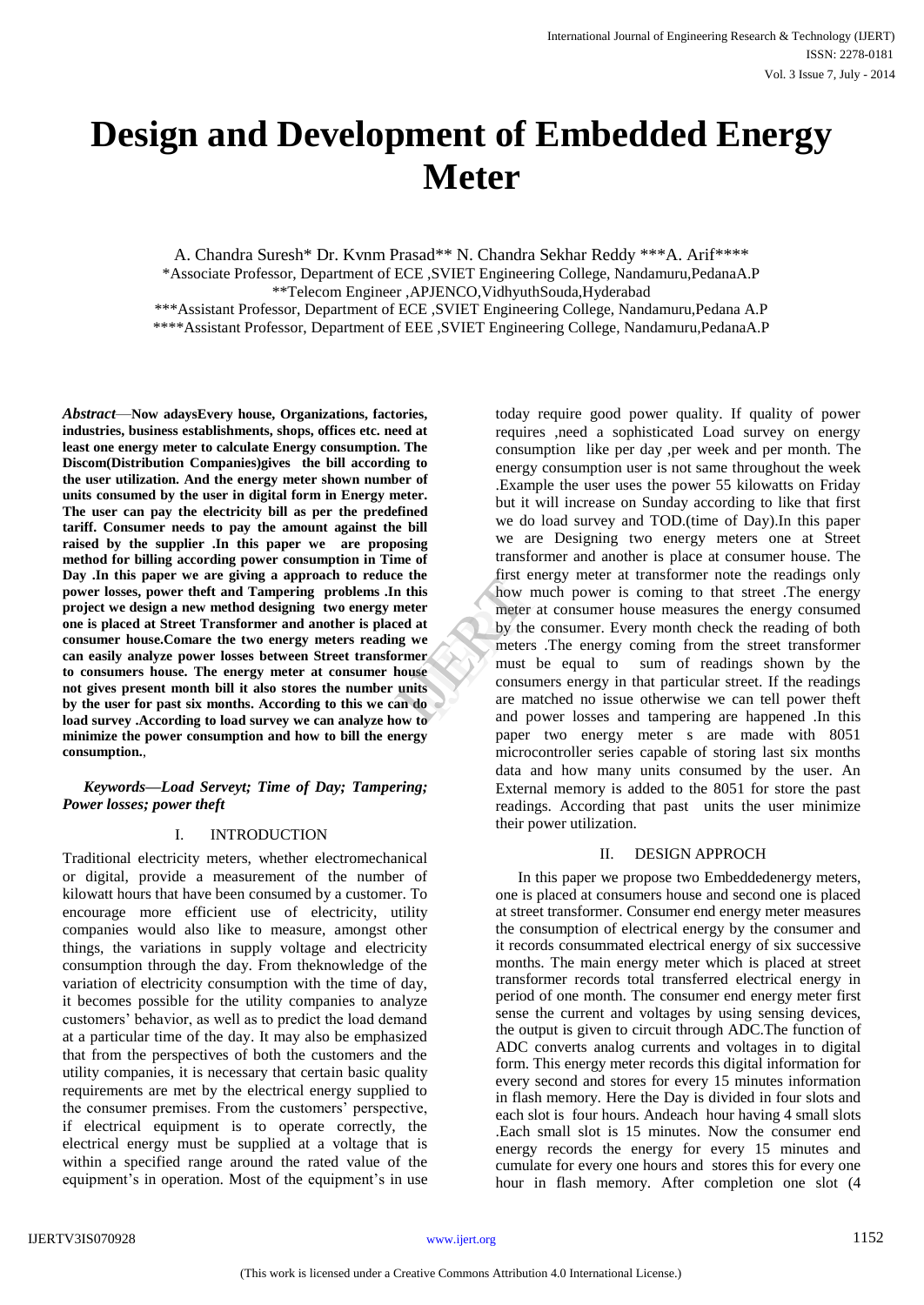hours)this information is stored separately in flash memory. That means the consumer end energy meter records the units information for every 15 minutes and every one hour and for every 4 hours .For every big slot(4 hours) the energy meter stores the information separately in flash memory. This is repeats for every month. Now the energy meter stores the information for every 15 min,every hour ,every big slot(4 hours) and the day in flash memory. The Consumer end energy meter having the Rs-232 port for Extracting what ever the information is there in energy meter flash memory.

Whenever the billing person comes to the consumer's house he must carry the Laptop that having the IDE software. The billing operator put the RS-232 cable to energy meter and second end to laptop now the IDE asks consumer number .when the consumer number enters in the laptop what information is theirin flash memory that transfer in to the lap top and this information is saved with consumer number in laptop .Now laptop connect to the printer for hard copy of bill. The hard copy of bill shows number of units consumed by the consumer for every 15 minutes ,every hour ,every 4 hours and every day .And finally 30 days billing information is available on bill.

The salient features of the developed smart meter can be summarized as below:

- $\triangleright$  Records the energy consumption of the connected load with accuracy better than 0.9%.
- $\triangleright$  Records the Energy consumption profile of the supply system to which the meter is connected.
- $\triangleright$  Records the Day wise and month wise energy profile.
- $\triangleright$  Records the average power consumption of the connected load over pre-defined intervalsof time. Detects and records the occurrence of certain power quality events.
- $\triangleright$  The time interval over which the data are logged is flexible and can be easily modified. Ifa more detailed and accurate data is required, the time span may be reduced without affecting the other features of the meter.

The bill format is as follows :

01/07/2014

Small slot

| 00.00 am-00.15am----10 units   |           |
|--------------------------------|-----------|
| 00.16am -00.30am----9units     |           |
|                                |           |
| 00.46am-1.00am---------------- | -32 units |

. .

11.45pm-12.00pm---------------------35units First big slot(00.00-06.00am)--------500 units Second big slot(06.00-12.00am)— 900 units Third Big slot(12.00am—6.pm)---- 955 units

Fourth Big slot(6.00pm---12pm)----600 units

Total Units in 01/07/2014= 2995 units

Gives the number units consumed by the user for every 15 minutes, every 1 hour and every 4 hours in day. We will get same kind of billing procedure for remaining 29 days.

 The past 6 months data is stored in flash memory that is perfectly interfaced with microcontroller. This past data is used for control the consumption of electricity and reference for future how the power is utilizing in months, days, and hours.According to this data only the distribution companies send the power or power cut in respective areas.

## *A. Flow chart:*

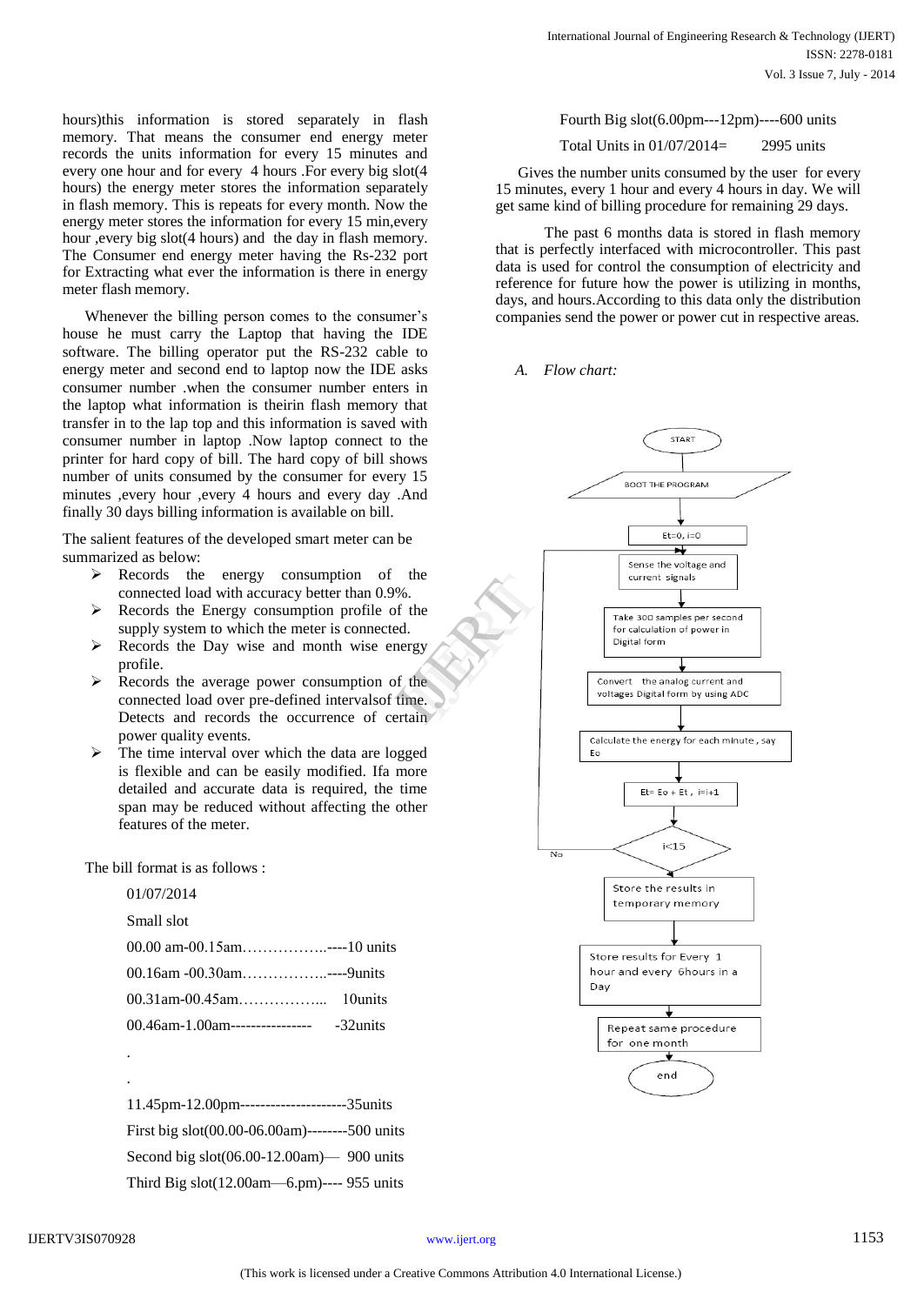## *B. Energy calculation*

It is required to make frequent measurements to get an accurate value of energy consumption of an AC system. The sampling rate Fs should be many times that of the supply frequency. If N is total samples in N/Fs seconds, Energy in terms of watt seconds can be obtained by multiplying N/Fs with the average power.

$$
Energy = \frac{\sum_{n=0}^{n-1} (V[n]^* I[n])}{F_s}
$$

#### *Voltage and current calculation*

An RMS value is defined as the square root of the mean value of the squares of the instantaneous values of aperiodically varying quantity, averaged over one complete cycle. The discrete time equation for calculating Vrms is

$$
V_{\textit{rms}} = \sqrt{\frac{\sum\limits_{n=0}^{N-1} (V[n]^*V[n])}{N}}
$$

## *Apparent Power and Power Factor calculation:*

Apparent Power can be calculated by multiplying the instantaneous voltage and instantaneous current as per Equation

ApparentPower =  $V_{\text{rms}}$  \*  $I_{\text{rms}}$ 

*Power factor:*

 $PowerFactor = \frac{AveragePower}{ApparentPower}$ 

# III. HARWARE IMPLETATION

Energy meter mainly consist of the following hardware sections

- $\triangleright$  Power Supply unit
- 89c51 Micro controller
- > ADC Convertor(IC ADC0804)
- > LCD Module
- $\triangleright$  External Memory (Flash memory)

The Power supply unit provides 5v voltage with constant output. And the purpose of Micro controller is used to control all activities of energy meter. Here the micro controller is 89c51 8 bit, 40 pin micro controller ADC Module is used to convert the analog voltages in to digital voltages for manipulation and storage purpose. The LCD module is used to Display the consumption power everytime. External memory is used to store the last 6 months data.First we have to write the code according to our application.



 The application program me is store the consumpted energy for every 15minutes and 1 hour andf for every 6 hours in day. Repeat this for month. In this program the controller stores the consumption energy for last 6 sixs in day wise and big slots wise(4 Hours).For this purpose this project need external memory that should be interfaced with 89c51 micro controller.



An energy meter measures the amount of electrical energy supplied to a residential or commercial building. The most common unit of measurement made by a meter is the kilowatt hour, which is equal to the amount of energy used by a load of one kilowatt in one hour. shows a system block diagram for a single-phase energy meter. As shown the energy meter hardware includes a power supply, an analog front end, a microcontroller section, and an interface section. The analog front end is the part that interfaces to the high voltage lines. It converts high voltages and high currents to voltages sufficiently small to be measured directly by the ADC (Analog/Digital Converter) of the microcontroller. The amount of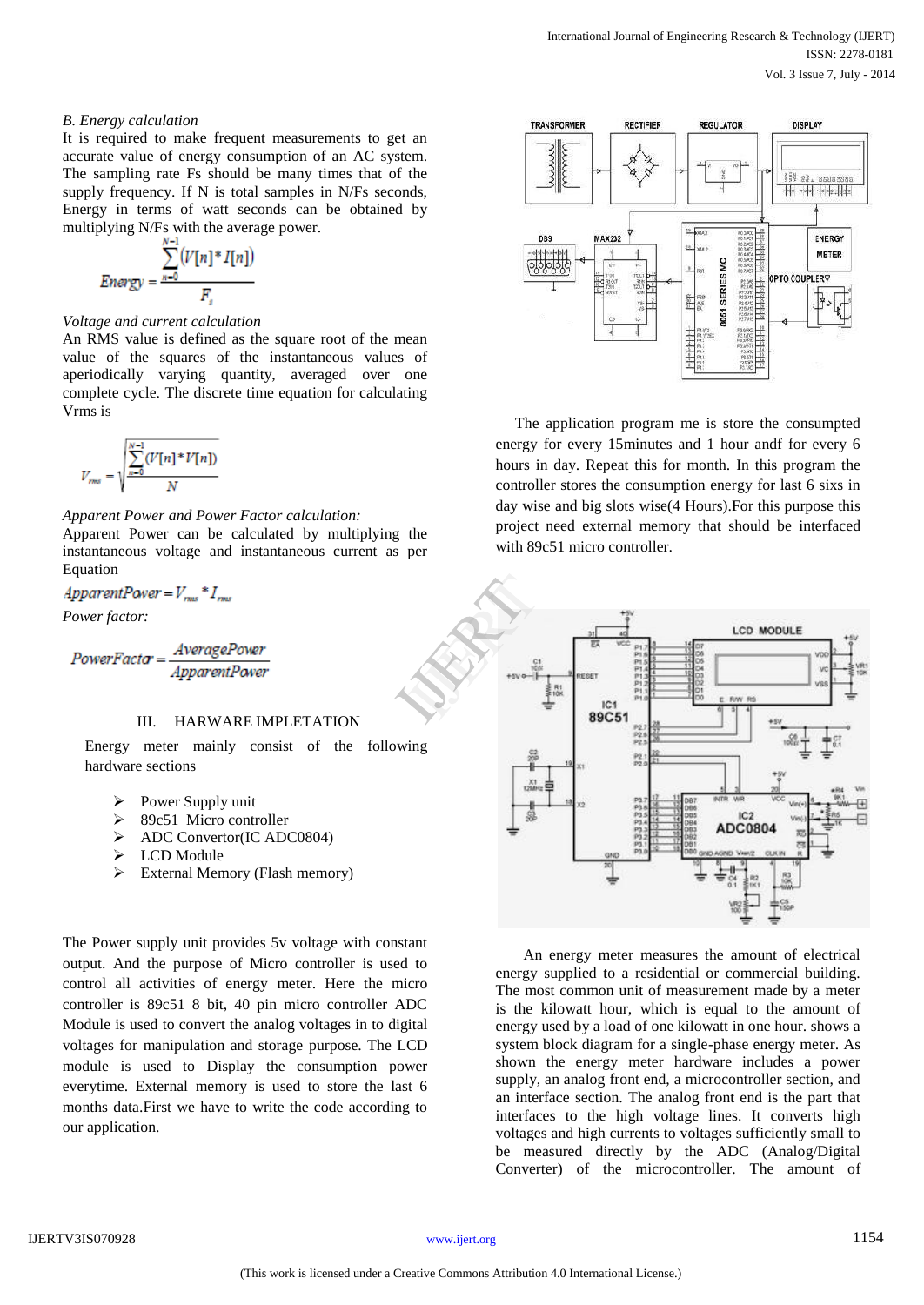amplification required depends on the ADC resolution as well as the Class accuracy required for a single-phase meter.

The heart of the meter is the MCU, which calculates active, reactive and apparent energy based on voltage and current measurement. The ADC samples the analog input voltage, current signals and converts into digital form. The digital samples are given to MCU for calculating energy. The MCU accumulates the products of voltage and current samples over a time. The active power is calculated by dividing this accumulated value by the number of samples. Multiplying the active power by time gives the active energy consumed.

The Microcontroller will update the LCD driver to display the calculated the energy in LCD display for the billing purpose. This readings can send to the places through electrically connected medium like RS232/RS485.

The Microcontroller will also generate the pulse output proportional to the measured active energy with the rate of imp/kWh. This pulse output can be used to measure the accuracy of the measured energy by comparing with the reference meter at short interval of time .The typical energy meter also requires a Real Time Clock (RTC) for tariff information. The RTC for metering application should be very accurate. This involves dividing the day, month and year into tariff slots (Time of Day). Higher rates are applied at peak load periods and lower tariff rates at off-peak load periods. The energy meter needs to be calibrated before it can be used and that is done in a digital domain for an electronic energy meter. Digital calibration is fast, efficient and can be automated, removing the time-consuming manual trimming required in traditional, electromechanical meters. Calibration coefficients are safely stored in an EEPROM.

## *C.power supply unit*

Generally the Microcontroller kit is functioning with the help of +5v .The 5volts is generated separately and finally applied to controller.

This power supply unit consist of 4 sections.

- > Transformer
- > Bridge Rectifier
- > Filter Network
- $\triangleright$  Regulator

 The transformer step-downs the incoming 230v in to low voltages with same frequency. Here the stepdown voltage is 12v .The step-down voltage is applied to Bridge Rectifier that converts a.c signals into pulsated signals. Now this voltage is applied to filters fto remove unwanted A.c from that. But the final out put voltage is not constant it varies with respect to input voltage. We need to maintain output voltage constant irrespective changes in input voltage. The voltage regulator ic 7805 maintains the output voltage constant .That supplied to microcontroller circuit for its functionality of working



5v power supply with over voltage protection

#### *D .ADC Conversion*

There are various methods for sensing current and voltage, each with their own tradeoffs. The voltage is scaled down to the range of the ADC by resistor dividers. The current is measured by current transducer. The current transducer Shunt or CT both have their own advantages and disadvantages. The voltage drop across the shunt in proportional to the current being drawn by the load. This voltage drop is taken as a current input signal. As the shunt is in series with the load, it should be in  $\mu\Omega$ . The shunt resistor gives the voltage drop in milli-Volts. In a noisy environment it requires precision filtering and amplification circuitry prior to delivery to the ADC to measure accurately. Current can also be measured by Current Transformers (CT). CT can also provide galvanic isolation from the primary. Current transformers are based on magnetic cores that can saturate and exhibit a nonlinear phase response. This can cause power or energy measurement errors at low currents and large power factors. This requires corresponding phase-correction functionality in the downstream signal chain FREE STREET SIGNAL STREET SIGNATION SIGNATION CONTINUES AND THE SIGNATION OF THE SOLUTION OF THE SOLUTION OF THE SOLUTION OF THE SOLUTION OF THE SOLUTION OF THE SOLUTION OF THE SOLUTION OF THE SOLUTION OF THE SOLUTION OF T



Thelectronic energy meter relies on an analog-to-digital conversion. This is done by Analog to Digital Converter (ADC). The ADC takes samples or "snap shots" of the analog signals at discrete instances of time. These "snap shots" or discrete time signals are in turn converted to numeric values by the ADC as shown in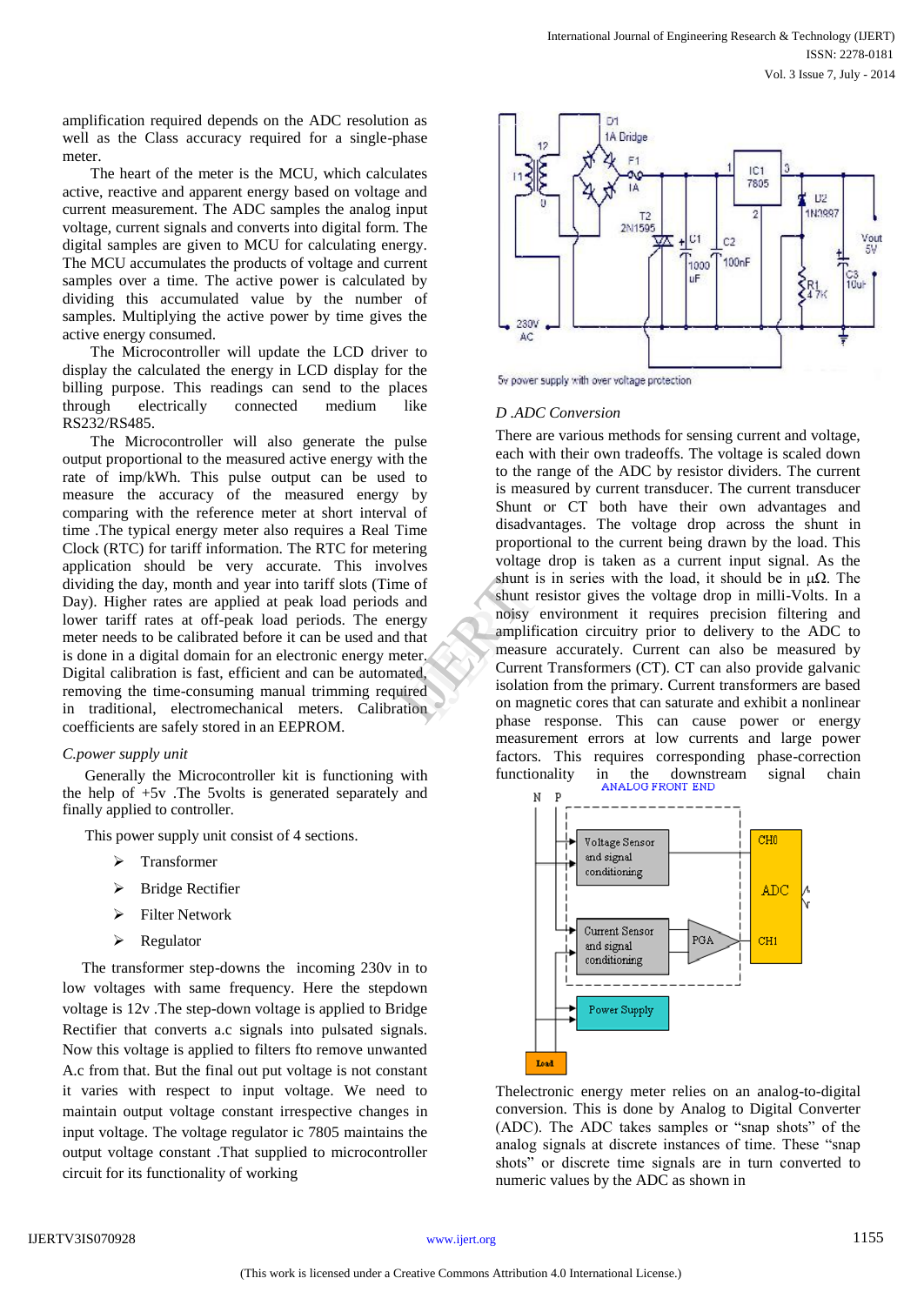

- $\triangleright$  The relatively wide dynamic range and the accuracy requirements of the application, the resolution of the ADC
- $\triangleright$  needs to be high resolution
- $\triangleright$  A Sampling rate of at least 2 to 4kSPS (kilo Samples Per Second) is required. A basic rule of sampling theory
- $\triangleright$  states that the rate (frequency) of sampling must be at least twice the highest frequency content of the signal.
- $\triangleright$  This is called the Nyquist rate. Energy metering specifications call for accurate measurement of frequency
- $\triangleright$  content up to the 20th harmonic which is 1kHz or 1.2kHz depending on the line frequency
- $\triangleright$  Low cost. The solution must be low cost because the energy metering application is particularly cost sensitive
- > The ADC must not Consume more Power.

In this project we are using ADC0804 ic for analog to digital conversion. This ic has 20 pins and easy to fix and interface with 89c51 microcontroller



The functional description ADC0804 convertor is given below.

- 1Activates ADC; Active lowChip select
- $\geq$  2 Input pin; High to low pulse brings the data from internal registers to the output pins after conversion: Read
- $\geq$  3Input pin; Low to high pulse is given to start the conversion: write
- $\triangleright$  4 Clock Input pin; to give external clock.: Clock IN
- $\geq$  5 Output pin; Goes low when conversion is complete: Interrupt
- $\triangleright$  6Analog non-inverting input:: Vin(+)
- 7 Analog inverting Input; normally ground: Vin(-)
- 8Ground(0V): Analog Ground
- 9Input pin; sets the reference voltage for analog input: Vref/2
- 10Ground(0V):Digital Ground

|   | 11                                        | D7             |
|---|-------------------------------------------|----------------|
| ⋗ | 12                                        | D <sub>6</sub> |
| ⋗ | 13                                        | D5             |
| ⋗ | 14 8 bit digital output pins              | D4             |
| ≻ | 15                                        | D <sub>3</sub> |
| ⋗ | 16                                        | D <sub>2</sub> |
| ⋗ | 17                                        | D1             |
| ↘ | 18                                        | $_{\rm D0}$    |
| ⋗ | 19 Used with Clock IN pin when Clock R    |                |
|   | internal clock source is used<br>$\Omega$ |                |
|   | Supply voltage; 5V<br>20                  |                |

# *E .89C51 Micro controller*

In this project we are using 8 bit microcontroller for computations.Here we used 89c51 controller.This reads the current and voltage informations in digital form and stores in its flash memory for future and billing purpose.The microcontroller is interfaced with flash memory and lcd.The LCD display is used to display the number of units consumed by the consumer on display.89c51 is 40 pin controller Exemplidation<br>
Fraction<br>
In the Indian School and<br>
Interaction<br>
Interaction<br>
Interaction<br>
Featur<br>
Featur

Features of 89c51 micro controller:

- o Compatible with MCS-51™ Products
- o 4K Bytes of In-System
	- Reprogrammable Flash Memory Endurance: 1,000 Write/Erase Cycles
- o Fully Static Operation: 0 Hz to 24 MHz
- o Three-level Program Memory Lock
- o 128 x 8-bit Internal RAM
- o 32 Programmable I/O Lines
- o Two 16-bit Timer/Counters
- o Six Interrupt Sources
- o Programmable Serial Channel
- o Low-power Idle and Power-down Modes

## Description of 89c51 microcontroller:

The AT89C51 is a low-power, high-performance CMOS 8-bit microcomputer with 4Kbytes of Flash programmable and erasable read only memory (PEROM). The device is manufactured using Atmel's high-density nonvolatile memory technology and is compatible with the industrystandard MCS-51 instruction set and pinout. The on-chip Flash allows the program memory to be reprogrammed insystem or by a conventional nonvolatile memory programmer. By combining a versatile 8-bit CPU with Flash on a monolithic chip, the Atmel AT89C51 is a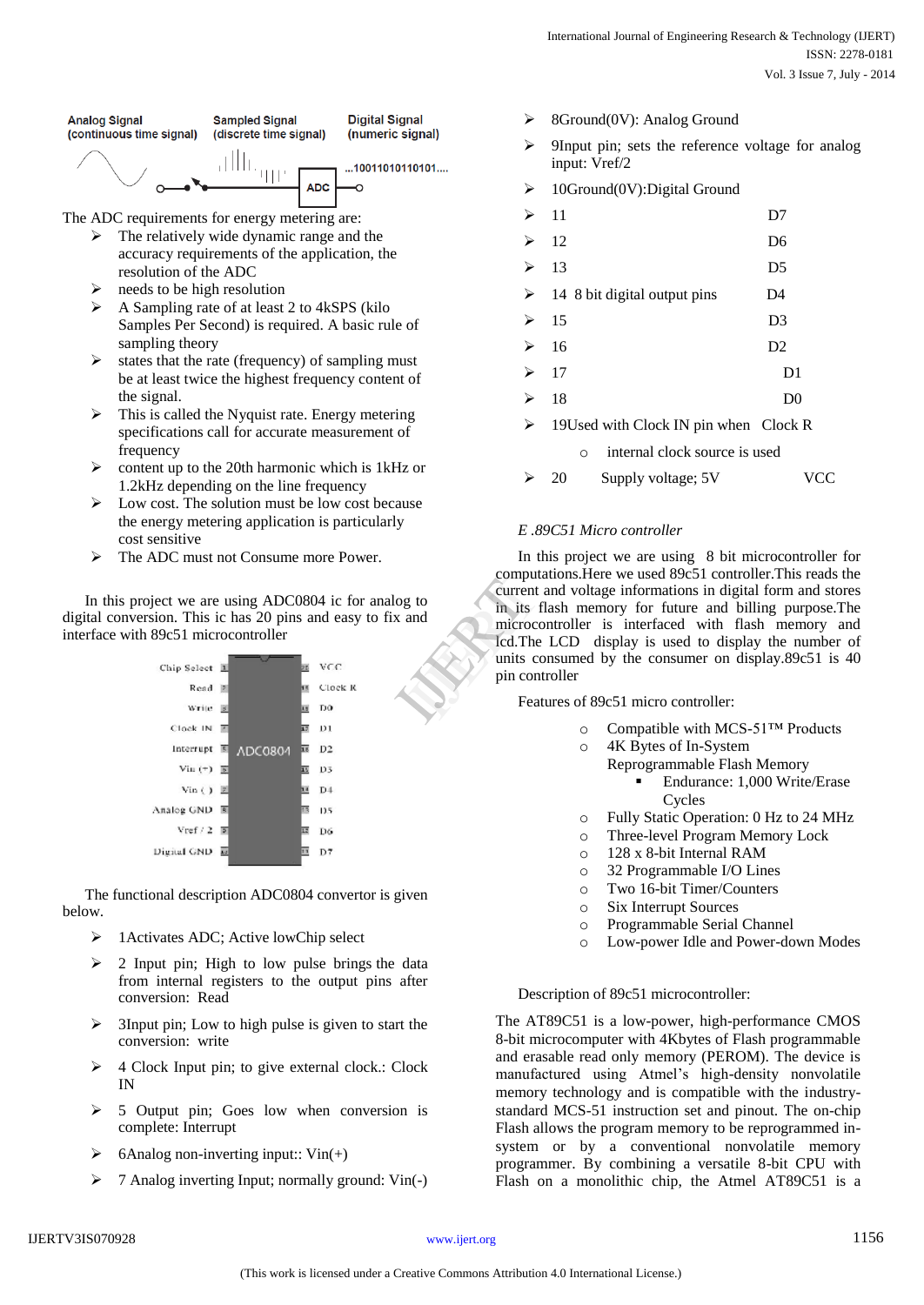powerful microcomputer which provides a highly-flexible and cost-effective solution to many embedded control applications.

| P1J                    |              | 21 | VCC          |
|------------------------|--------------|----|--------------|
| P <sub>1.1</sub>       | 2            | 22 | PO.0 (AD0)   |
| P <sub>12</sub>        | 3            | 23 | PO.1(AD1)    |
| P1.3                   |              | 24 | PO 2(AD2)    |
| P1.4                   | 5            | 25 | PO 3(AD3)    |
| P <sub>15</sub>        | 6            | 26 | P0.4(AD4)    |
| P1.6                   | 7            | 27 | P0.5(AD5)    |
| P <sub>1.7</sub>       | æ            | 23 | PO G(ADG)    |
| <b>RST</b>             | ٥            | 29 | P0.7(AD7)    |
| (RXD) P3.0             | 10           | 30 | <b>EAVPP</b> |
| $(TX \cap P3.1)$       | 11           | 31 | ALEPROG      |
| INTO P3.2              | 12           | 32 | <b>PSEN</b>  |
| <b>INT1 P3.3</b>       | 13           | 33 | P27(A15)     |
| (70.234)               | 14           | 34 | P2 6(A14)    |
| $[T1]$ P3.5            | 15           | 35 | P2.5(A13)    |
| (WE) P3.6              | 16           | 36 | P2 4(412)    |
| (RD) P3.7              | $\mathbf{r}$ | 37 | P2 3(A11)    |
| <b>XTN<sub>2</sub></b> | 18           | 38 | P2.2(A10)    |
| <b>XTAL1</b>           | 19           | 39 | P2.1(AS)     |
| GND                    | 20           | 40 | P2 0(A8)     |
|                        |              |    |              |

## *F*.*Rs 232 interface:*

The application program develop on host pc and compile it and it generate executable file .Now transfer the executable file into our energy meter flash memory with help of serial communication interface. Now energy meter counts the energy according to our application program. Here the serial communication interface is RS 232 .In this Max 232 acts as Voltage converter.



# *G .Lcd interface*

Liquid Crystal Display (LCD) is very commonly used electronic display module and having a wide range of applications such as calculators, laptops, mobile phones etc. 16×2 character lcd display is very basic module which is commonly used in electronics devices and projects. It can display 2 lines of 16 characters. Each character is displayed using 5×7 or 5×10 pixel matrix.

Interfacing 16×2 LCD with 8051 using Keil C is bit complex because there is no powerful libraries in Keil C. To solve this problem we have developed a LCD library which includes commonly used features, you just need to include our header file and use it. You can download the header file at the bottom of this article.

LCD can be interfaced with microcontroller in 4 Bit or 8 Bit mode. These differs in how data is send to LCD. In 8 bit mode to write a character, 8 bit ASCII data is send through the data lines  $D0 - D7$  and data strobe is given through E of the LCD. LCD commands which are also 8 bit are written to LCD in similar way.



# *H.Software Development Environment*:

First Develop the energy meter application in embedded C for 8051 sreies on Pc.Here the PC must and Contain the KEIL IDE(integrated Development Environment).This IDE already having C cross compliler.Thiscompliler generates executable code for enrgy meter not for host.Now this executable is transfer to flash memory which is placed in energy meter with help of RS 232. generates<br>host.Now<br>is placed i

| or wangers                      | Dir apprenential's historica                                  | <b>HABE</b> |
|---------------------------------|---------------------------------------------------------------|-------------|
| (15) Roler I<br>FILE DIVISIONS! | Policinas Integral Br.<br>function (single mode               |             |
| L'OLIVAINA PA<br>1.120000       | Wilstleiter Hitter seri il is den nesi sing 33,114 My mever). |             |
| <b>Changed</b><br>$3 + 1$       | <b>WHERE INVESTIGATION</b>                                    |             |
| <b>Q</b> which                  | <b>NORTH CARDS</b>                                            |             |
|                                 | <b>ASSIST IN BARRET</b><br>West for NANCY                     |             |
|                                 | Mar - w fadels<br>(\$530) 1m (a.2) (                          |             |
|                                 | THE PUMPES<br>1000 : 3n (mil.)                                |             |
|                                 |                                                               |             |
|                                 | rest treats.                                                  |             |
|                                 | 0914494111                                                    |             |
|                                 | BURNEPOLIS from MELLE yard Franchis                           |             |
|                                 | mile dir a<br>Birth Bellin                                    |             |
|                                 | <b>HOMES</b> FOR<br><b>Bird Galden</b>                        |             |
|                                 | parameter class                                               |             |
| <b>BAY 18 LET</b>               |                                                               |             |

# IV.Designing of Energy meter at Street Transformer

In this project we Design and develop the energy meter for place at street transformer. This energy meter monitors and records the energy coming to transformer. And it also records the power failure timings. It simply records the time slot between power failuretimings. Thediscom operators comes to line and place the RS 232 to energy meter which is placed at street transformer .This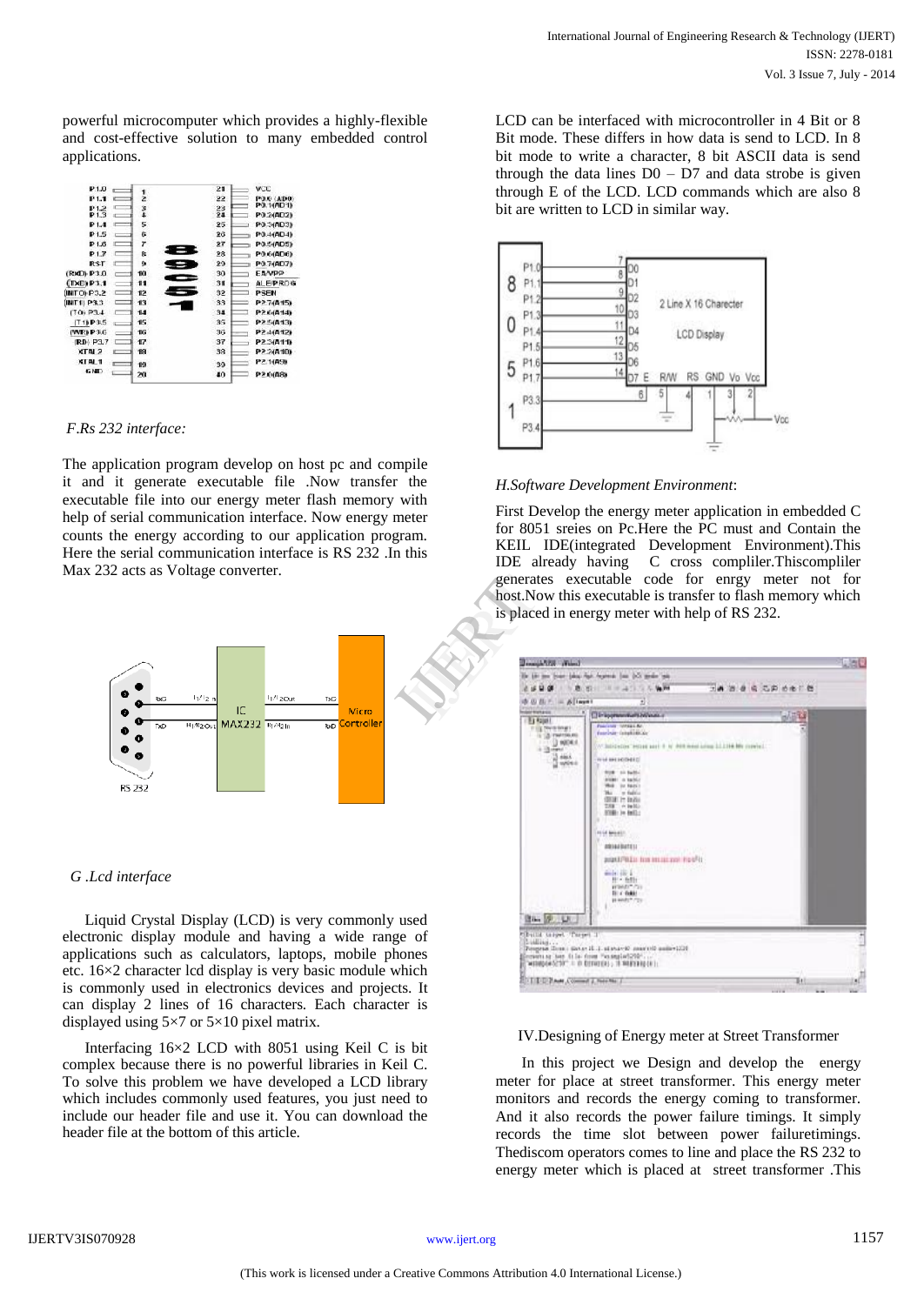information and is placed in PC for future reference. The main purpose of placing the energy meter at street is it records the when power is not available to the street Transformer. If the discom operator compare the power failure times with consumer end energy meter the power theft easily found out.

## IV. BILLING

## *I.TOD time of Day:*

As per this Method a Full Day is Divided in to

Six slots each one consist of 4-hours From 00.00am to

00.00pm i.e

First slot= 00.00am to 04.00am

Second slot =04.00am to 08.00am

Third  $slot = 08.00$ am to 12.00pm

Fourth slot  $= 12.00$ pm to 04.00pm

Fifth slot  $= 04.00$ pm to 08.00pm

Sixth slot  $= 08.00$ pm to 12.00am

Now the energy meter records energy consumption of each slot and stores it in flash memory and this record is useful to Change the TARIFS and Timings of Power cuts to the distribution companies because the consumption of Electrical energy is not same for all day.



From this data we can easily analyze at what time the energy consumption more and at what time it is less. So Discom companies changes tariffs very easily through this data. And from consumer also aware of power consumption timings .According to this bar chart they can easily understand.

#### *J.Load Survey*

The power consumption of each day is not same in aweek. That power consumption varies according working days and holidays.The energy consumption is almost same in a week except Sunday and holiday.The power consumption is more on Sundays for domestic appliances.



The Power consumption in a area Depends on type of loads, Majority loads are Industrial, commercial and domestic type. During working days the power consumption of Domestic loads is less where as onSundays and Holydays it is high. Generally the power consumption is more for industries comparedto commercial and domestic loads. According to this Load survey the Distribution companies are change the energy tariff and power cuts in the day. The P<br>
loads, M<br>
domestic<br>
consumpt<br>
and Holyv<br>
is more<br>
domestic<br>
Distributi



## VI.CONCLUSIONS

From the concept of Embedded energy meter it gives clear idea about billing and consumption of energy. It also gives information of power tampering and losses in lines